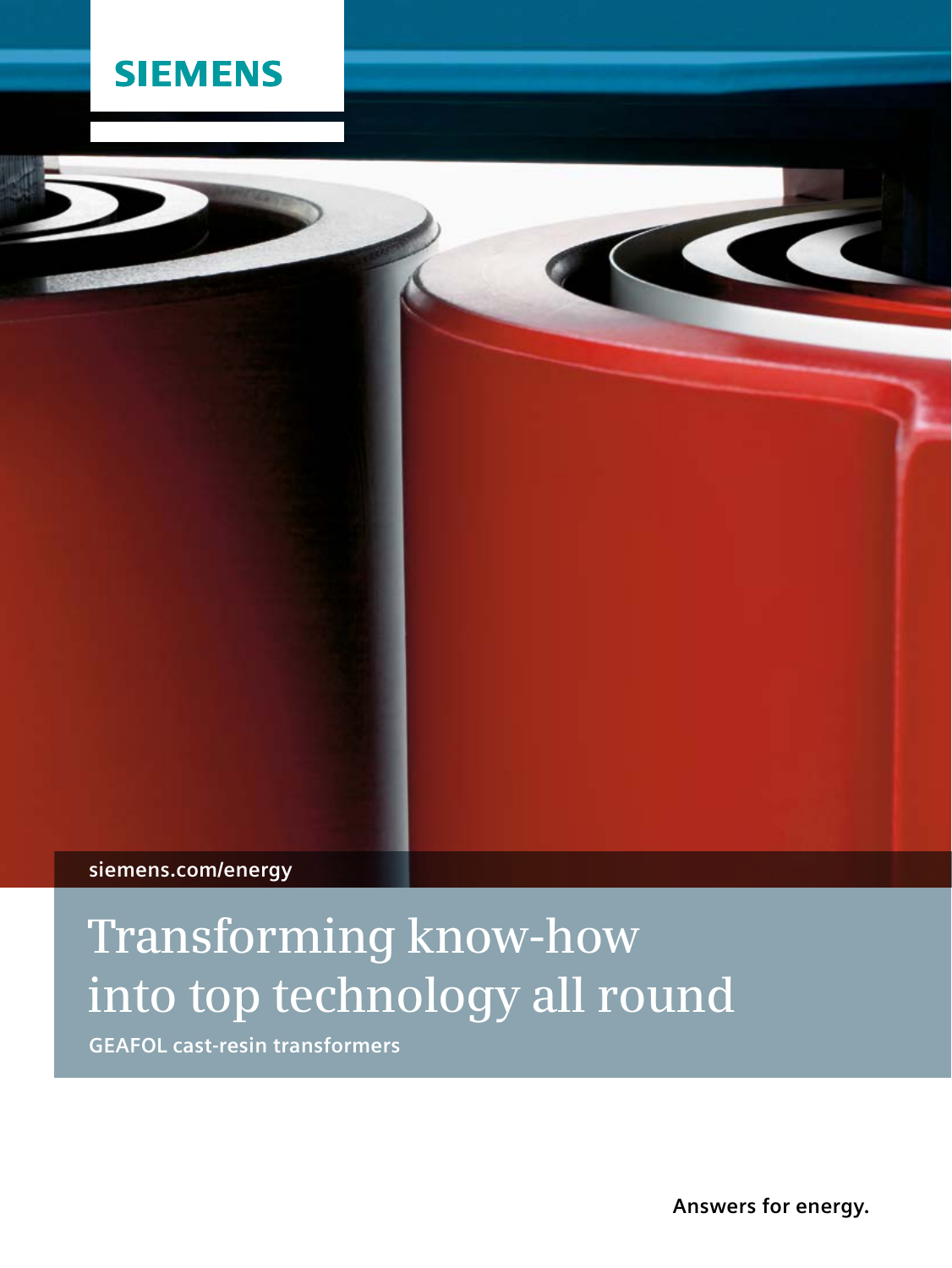# **The safe technology**

### **GEAFOL cast-resin transformers**

Wherever distribution transformers have to assure the utmost safety in areas frequented by people, GEAFOL® cast-resin transformers are the ideal solution. With GEAFOL, the limitations of liquid-filled transformers are avoided, but the proven characteristics such as operating safety and service life are retained.

GEAFOL cast-resin transformers comply with IEC 60076-11 or EN 60076-11 as well as VDE 0532-76-11. However, they can also be designed to meet special national regulations or customer wishes. We offer tailored solutions that meet all requirements when it comes to operating mode, low noise and loss levels, connection technology, type of cooling, as well as transport and installation.

#### **Safety proven 100,000 times over**

There are good reasons why GEAFOL cast-resin transformers are used wherever absolute safety is required. They can be found in high-rise buildings, hospitals, road and underground railway shafts, offshore installations, mines, wind turbines, nuclear power plants, and many other similar safety-critical environments. It is not surprising that the superior GEAFOL technology is produced under license by many transformer manufacturers all over the world.

Over 100,000 GEAFOL cast-resin transformers have proven themselves in power distribution all round the globe. The diagram below shows the power rating and voltage range developments achieved since 1966 as a result of continuous innovation.

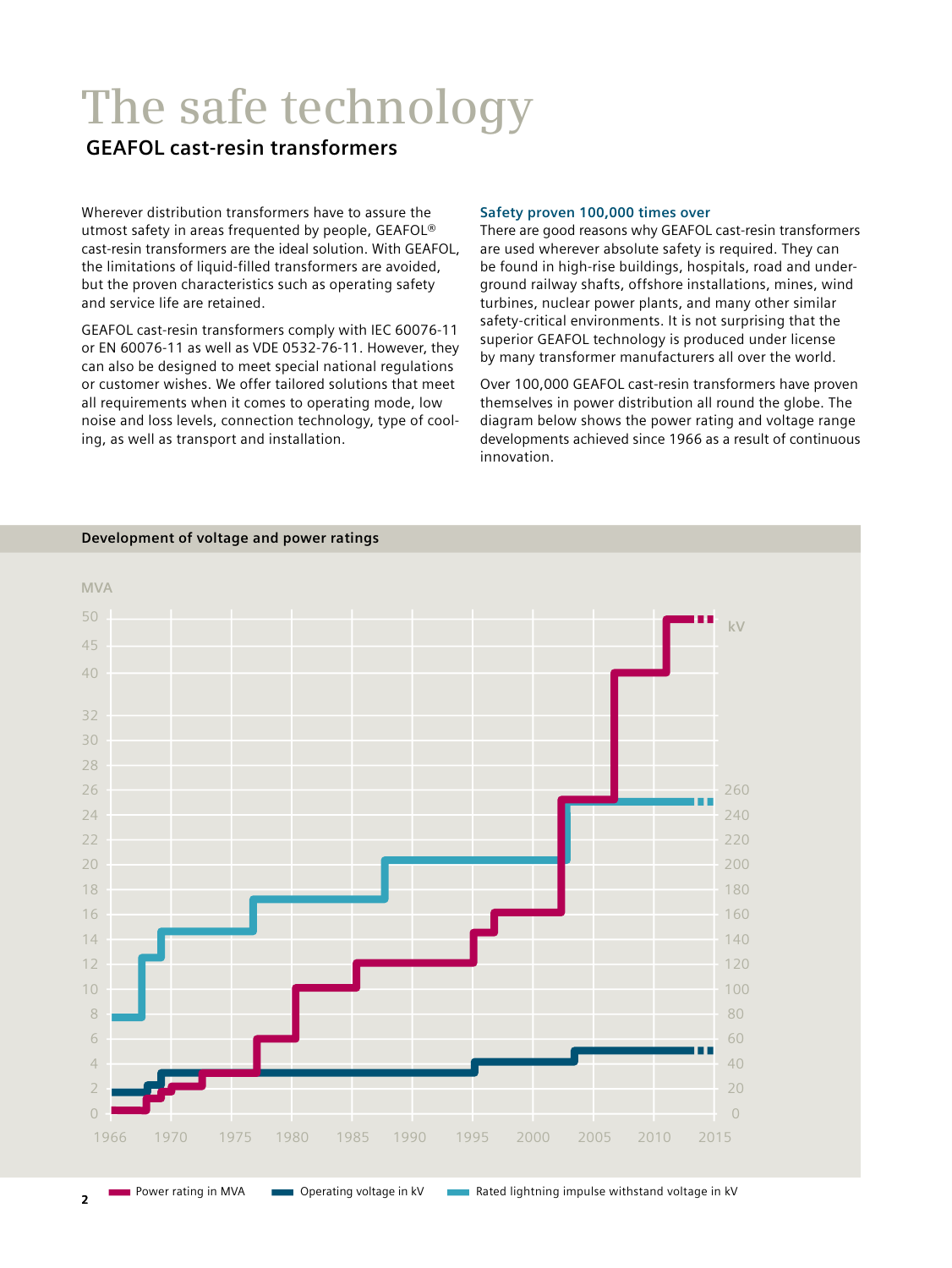**GEAFOL transformers, with their environmentally sustainable technology and versatility, ensure efficient energy distribution at load centers.**

**GEAFOL transformers cover an output range from 50 kVA to approx. 50 MVA with operating voltages up to 52 kV.**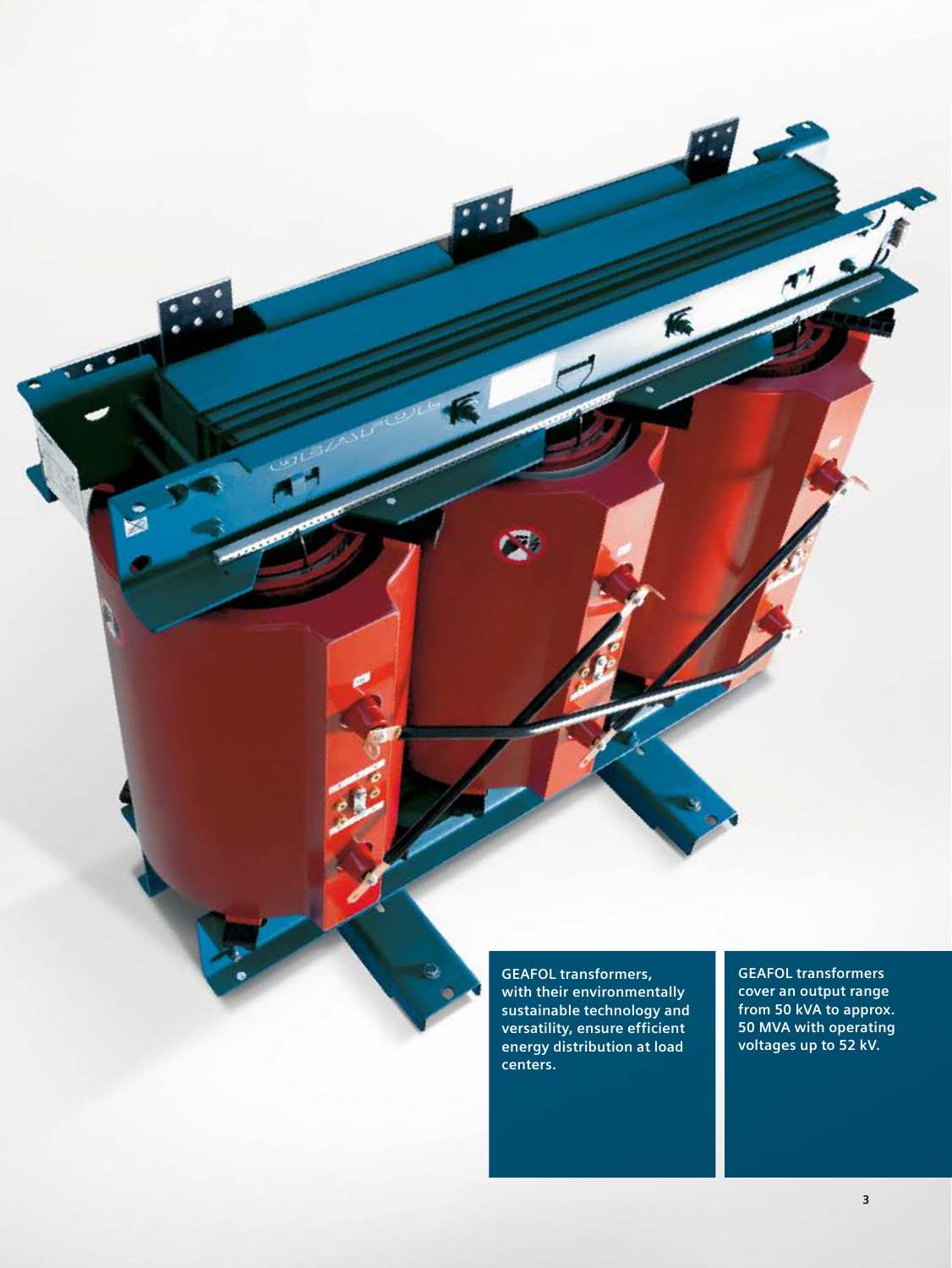

Potting of the winding in the vacuum furnace **Partially potted HV winding with AV** winding with the vacuum furnace<br>**4** Partially potted HV winding with the vacuum furnace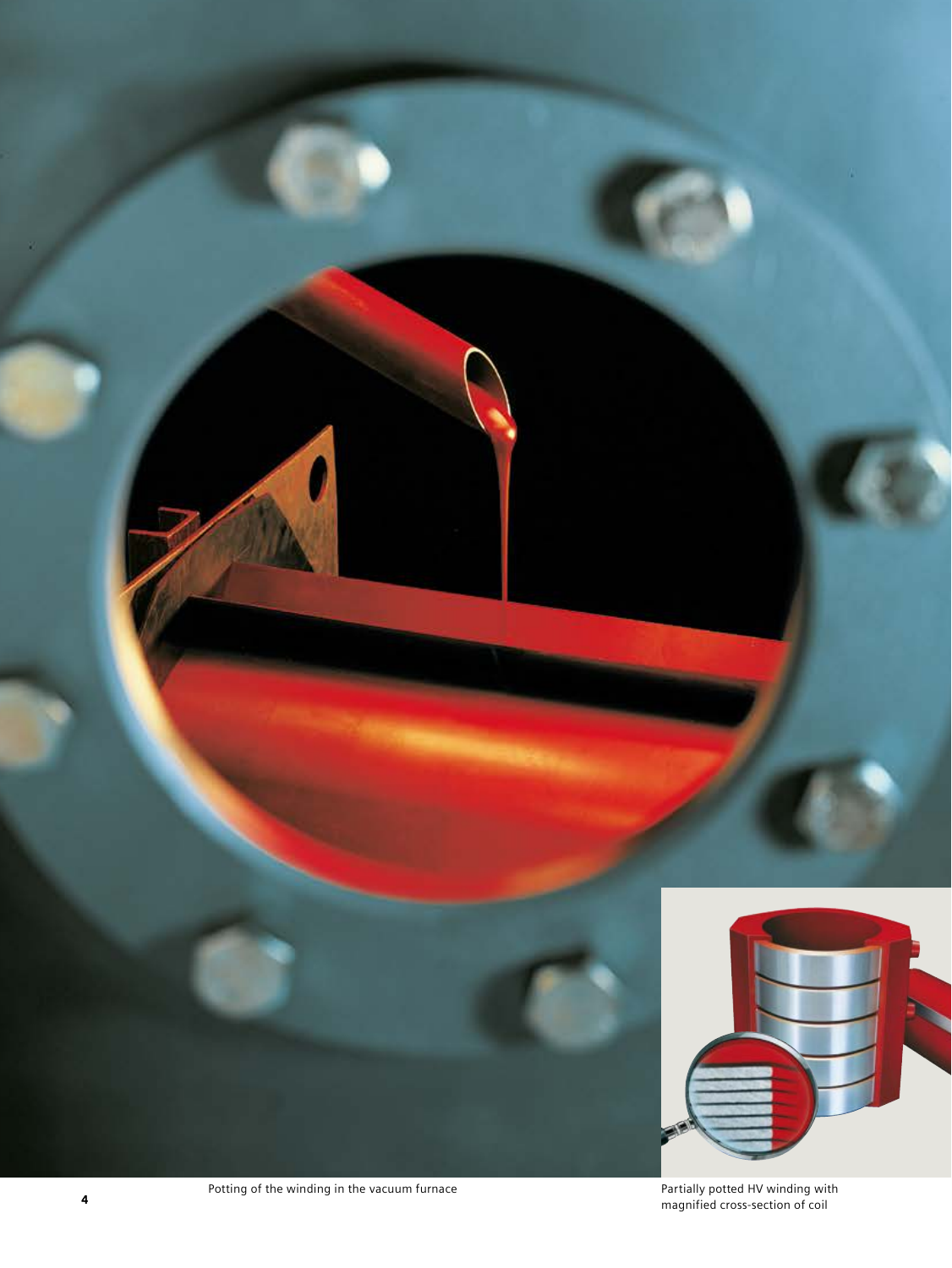## **The perfect technology**

### **GEAFOL cast-resin transformers**

**The GEAFOL principle has succeeded in producing transformers with excellent electrical, mechanical and thermal characteristics, which have also proved to be particularly compatible with the environment.**

#### **Maintenance-free – environmentally friendly – rugged: The insulation**

GEAFOL transformers are insulated with an epoxy resin/ quartz powder mixture. This is an environmentally friendly material that makes the windings maintenance-free, moisture-resistant, tropicalized, flame-retardant and self-extinguishing. This eliminates the need for additional flame-retardant chemicals, such as aluminum oxide trihydrate, which can negatively affect mechanical properties as well as aging. Even when the insulation is exposed to arcing, no toxic gases are generated. The windings are clamped between resilient spacers that provide effective vibration insulation both from the iron core and mutually between windings. The result: GEAFOL transformers are as quiet as oil-immersed types.

#### **Electrically safe: The aluminum foil winding**

The coils of the high-voltage windings are made of aluminum foil. Why foil windings? Because foil windings combine a simple winding technique with a high degree of electrical safety. The insulation is subjected to less electrical stress than in other types of windings. In a conventional round-wire winding, the interturn voltages can add up to twice the interlayer voltage, while in a foil winding it never exceeds the plain voltage per turn because each layer consists of only one winding turn. The result: High power frequency and impulse voltage withstand capability.

Why aluminum? The thermal expansion coefficients of aluminum and the used cast resin are so similar that thermal stresses due to load changes are kept to a minimum.

#### **No gas inclusions: The epoxy resin casting process**

The high voltage windings are potted with epoxy resin under vacuum at a high temperature. This procedure prevents undesirable gas inclusions. The quality of the potting combined with the electrical advantages of the foil winding plays a decisive role in providing freedom from partial discharges (up to twice the rated voltage). The low-voltage strip winding is also of aluminum. The width of the aluminum strip is equal to the length of the coil. This considerably reduces axial short-circuit forces in the transformer. The conductor strip and the insulation material are bonded together by heating and thus form a compact unit with sufficient strength to withstand radial forces reliably, for example in the case of short circuits.

#### **Universal: The application areas**

Dry-type transformers must be marked with proven environmental, climate and fire resistance ratings. Our GEAFOL cast-resin transformers are suitable for universal use and satisfy the requirements of the highest defined classes, as proven in comprehensive testing:

- Environmental class E2
- Climate category C2\*
- Fire resistance class F1

\* For outdoor installation, IP 23 degree of protection must be maintained.

#### **Voltage stress**





**Round-wire winding** The interturn voltages can add up to twice the interlayer voltage





The interlayer voltage is equal to the interturn voltage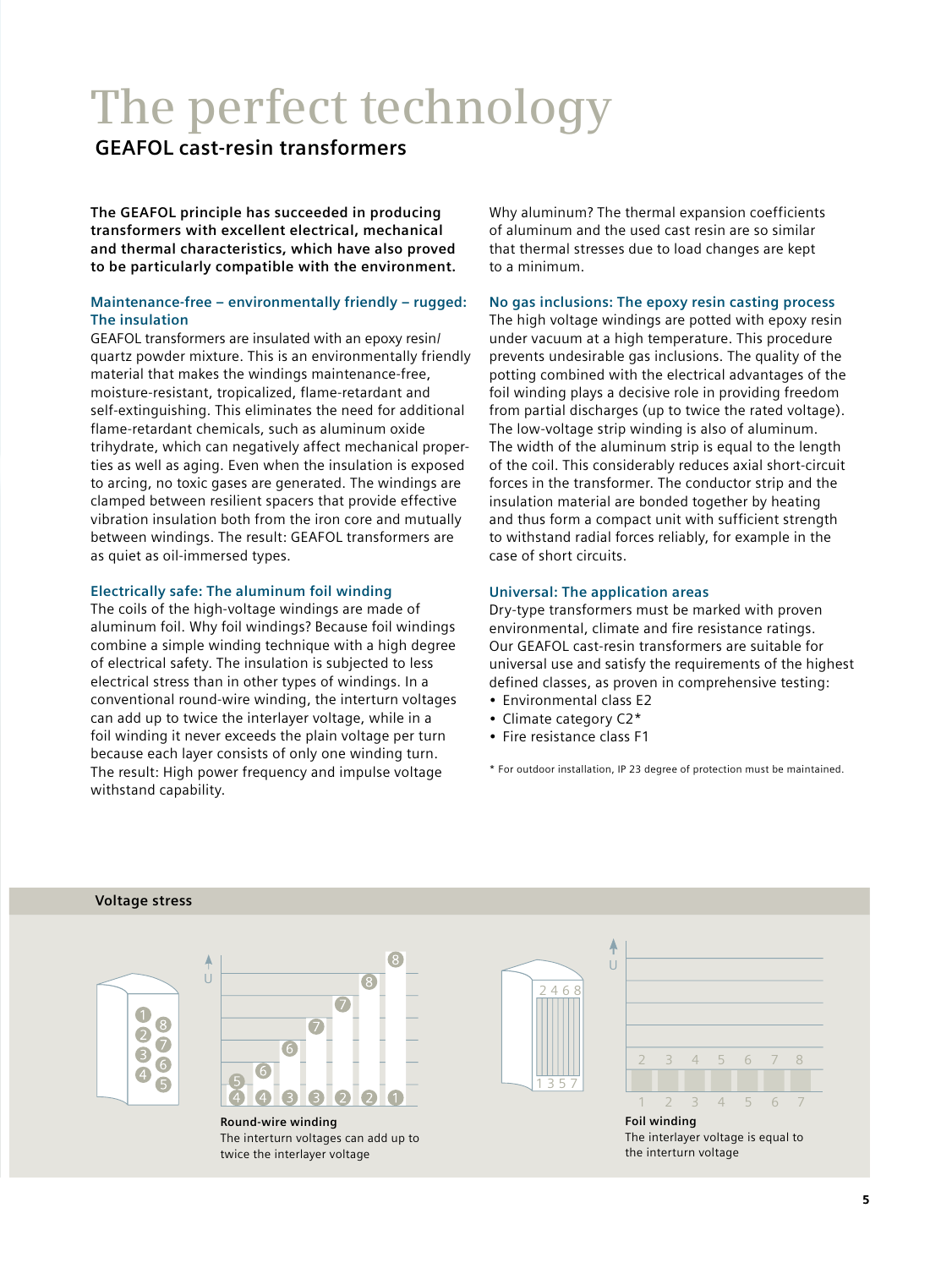# **The flexible technology**

### **GEAFOL cast-resin transformers**

#### **50 % performance reserves – with radial-flow fans**

Radial-flow fans with temperature-dependent control can be installed to provide capacity reserves and to cover peak load periods. In this way, the transformer output can be raised by up to 50 %. To simplify installation and connection, the transformer is optionally available with connection on either the HV or LV side, top or bottom (note: LV connections are usually located on top, if fans are installed). Plug connections are also available.

#### **Uncomplicated: Planning with maximum freedom**

Planning with GEAFOL does away with the limitations imposed by conventional transformer technology. Since these transformers can be installed without difficulty at load centers, optimum supply system concepts are possible. No special safety features are required (such as coolant-collecting troughs). Since the GEAFOL transformers often need less space than liquid-filled and gas-insulated transformers, a higher output can be accommodated in the same area. The modular design of the transformer is another economical feature. Windings, for instance, can be mounted and replaced on the spot.

#### **CO2 balance**

State-of-the-art transformers reduce the CO<sub>2</sub> balance because of their high efficiency and low transport losses. Thanks to environmentally friendly product design and the resulting reduction in materials and final weight,  $CO<sub>2</sub>$  is reduced during the manufacturing process as well.



#### **Economical: No maintenance, no maintenance costs**

GEAFOL transformers are practically maintenance-free. Once connected, in most cases they can be left to get on with their job. If the advantages of GEAFOL transformers are taken into consideration as early as at the planning stage, the overall costs of a power supply system can often be considerably reduced.

#### **Disposal**

GEAFOL transformers are long-lasting investment goods with an economic lifetime of 30 or more years. Yet despite that, the time will come when the product will need to be replaced and disposed of. GEAFOL cast-resin transformers have a high recycling rate. On average, only 4 % of the material is used thermally, 2 % of the material can be disposed of in the landfill, and a full 94 % of the material can reenter the raw material cycle and be reused. It is conceivable that this material will be used again in your facility as a new transformer.

Radial-flow fans increase performance by up to 50 %



GEAFOL standard protective casings, e.g. to IP 20 degree of protection; optionally, modified housing designs are possible

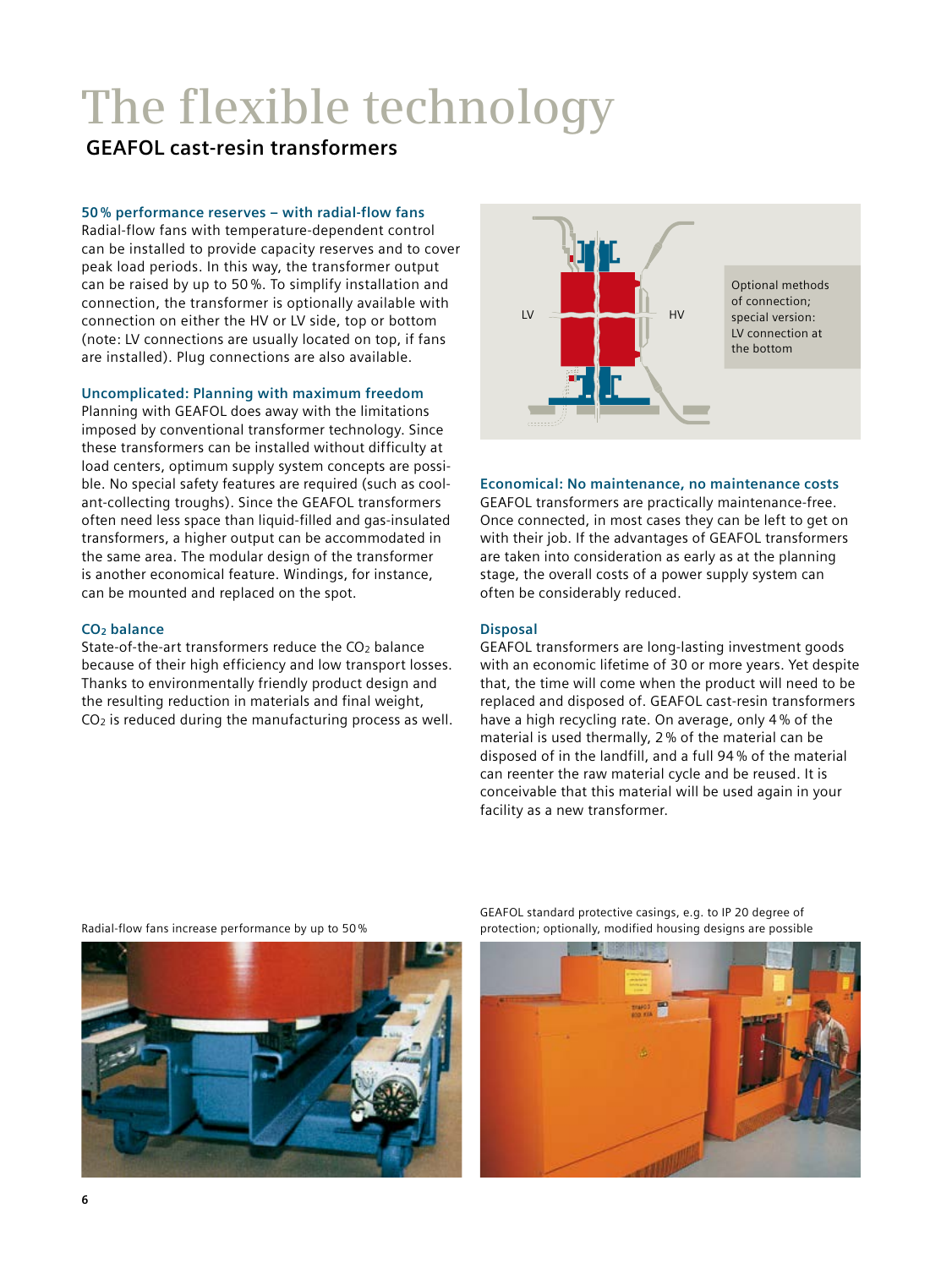

#### **GEAFOL – Transformer technology at a glance:**

**1 Three-limb core** made of grainoriented, low-loss electrolaminations insulated on both sides

**2 LV winding** made of aluminum strip; turns firmly glued together by means of insulating sheet wrapper material (prepreg)

**3 HV winding** consisting of vacuumpotted single foil-type aluminum coils; see also page 4

**4 LV terminals**

**5 Delta connection tubes with HV terminals**

**6 Coil support system** to insulate core and windings from mechanical vibrations, resulting in low noise emissions as well

as allowing free expansion of the components in case of temperature fluctuations

**7 Clamping frame and truck** Rollers can be turned around for lengthwise or sidewise travel

**8 Insulation: Mixture of epoxy resin and quartz powder** makes the transformer nearly maintenance-free, moisture-proof, tropicalized, flameresistant and self-extinguishing (aluminum oxide trihydrate not necessary)

**9 HV tapping links ±2 x 2,5 %** (on the HV terminal side) permitting adjustment to system conditions; can be reconnected in de-energized state

**Temperature monitoring** by PTC thermistor sensors in the LV winding (on request PT 100)

#### **Paint finish on steel parts**

Thick-layer coating, RAL 5009, on request: Two-component varnish or galvanizing (for particularly aggressive environments)

**Modular design** e.g., windings can be individually mounted and replaced on site

#### **Ambient class E2**

**Climatic category C2** (if the transformer is installed outdoors, degree of protection IP 23 must be assured)

**Fire resistance class F1**